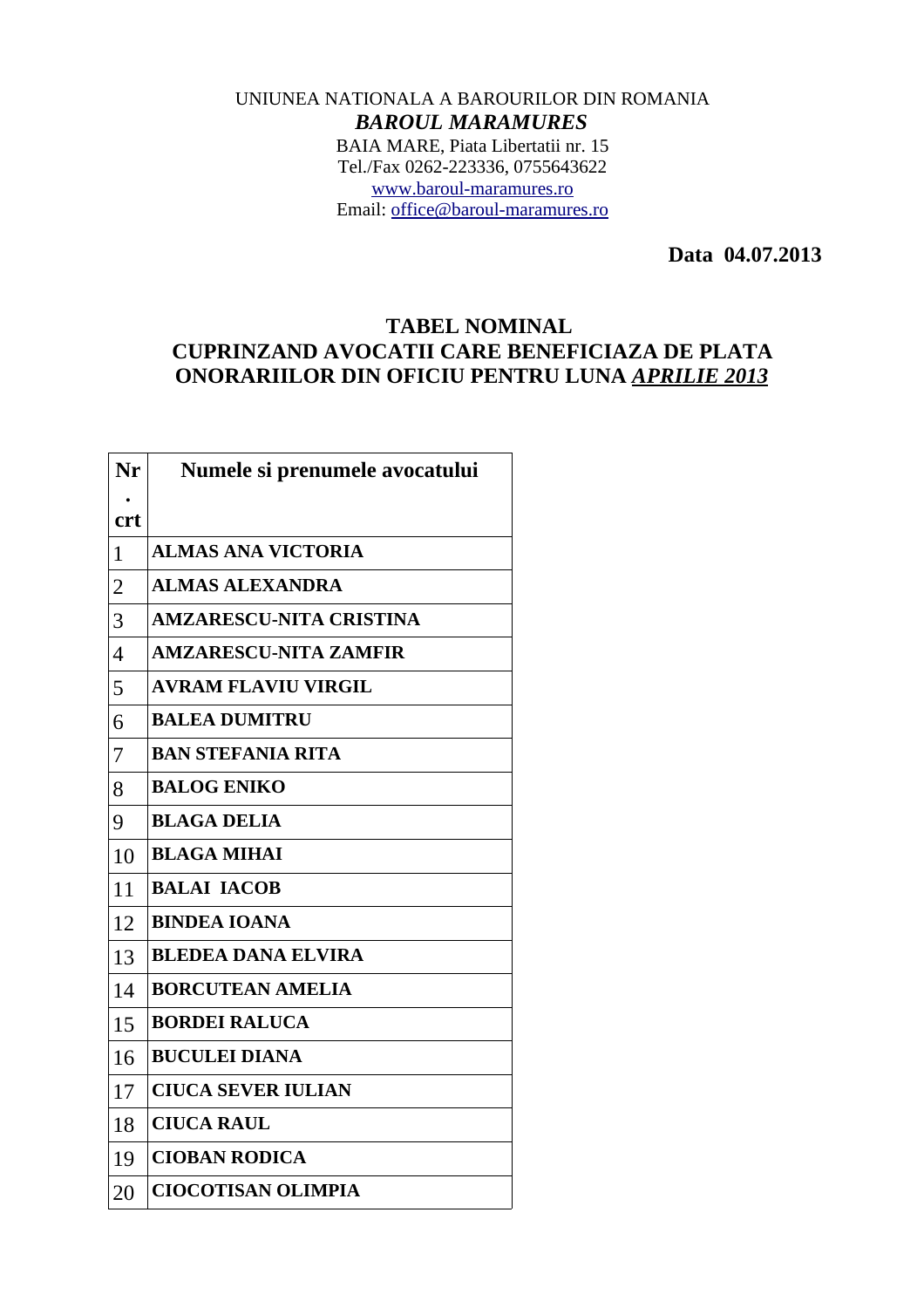| 21 | <b>COMAN AMALIA</b>             |
|----|---------------------------------|
| 22 | <b>COTUTIU CRISTINA</b>         |
| 23 | <b>DOMSA ANGELICA</b>           |
| 24 | <b>DENES MARIA ANASTASIA</b>    |
| 25 | <b>DRAGOMIR IULIANA</b>         |
| 26 | <b>FARCAS CLAUDIA</b>           |
| 27 | <b>GIURGIU ADRIAN</b>           |
| 28 | <b>GIURGIU LIANA</b>            |
| 29 | <b>GRAD OVIDIU</b>              |
| 30 | <b>GORON ANAMARIA</b>           |
| 31 | <b>HOTEA NELICA</b>             |
| 32 | <b>HORGOS RAZVAN</b>            |
| 33 | <b>IACOB DIANA</b>              |
| 34 | <b>IACOB NATALIA</b>            |
| 35 | <b>ILUTI ALINA</b>              |
| 36 | <b>IUSCO VIORICA</b>            |
| 37 | <b>INDRE TIMEA</b>              |
| 38 | <b>LEONTE CORNELIA</b>          |
| 39 | <b>LIBOTEAN IONELA</b>          |
| 40 | <b>LUPSE MARINELA</b>           |
| 41 | <b>MARIS ALEXANDRA</b>          |
| 42 | <b>MESAROS TOMOIAGA ANDREEA</b> |
| 43 | <b>MIC SINZIANA LUIZA</b>       |
| 44 | <b>MIHALCA DELIA</b>            |
| 45 | MIHALI ANISOARA IULIA           |
| 46 | <b>MOLDOVAN RODICA</b>          |
| 47 | <b>MOTOC ANDRADA</b>            |
| 48 | <b>NEGULESCU SIMINA</b>         |
| 49 | OLAR IULIA                      |
| 50 | ONITA IVASCU ADRIAN             |
| 51 | <b>ONA DANA</b>                 |
| 52 | PETRAN MANUELA                  |
| 53 | POPESCU OVIDIU HORIA            |